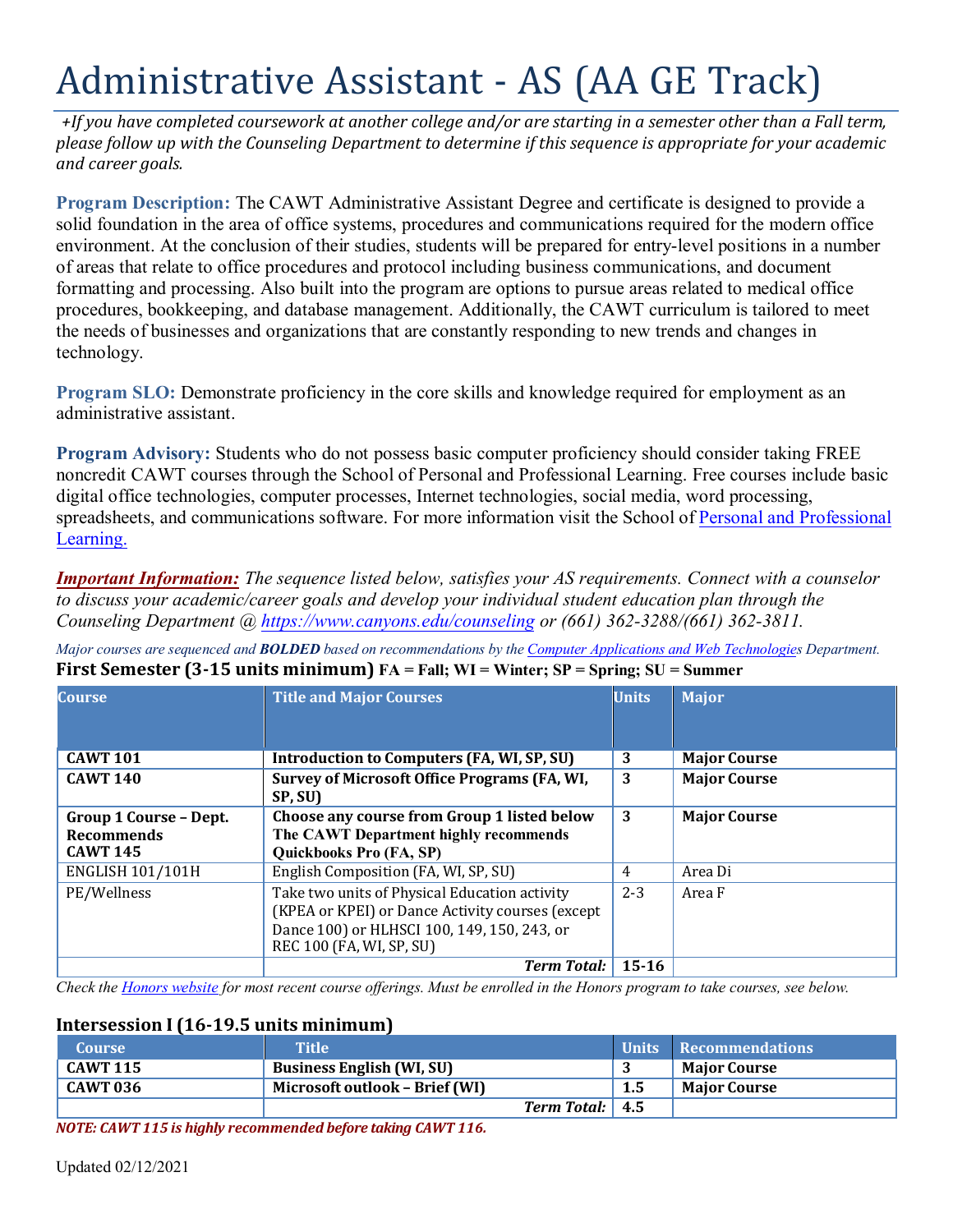## **Second Semester (20.5-34.5 units minimum)**

| <b>Course</b>          | <b>Title</b>                                                    | <b>Units</b> | <b>Recommendations</b>    |
|------------------------|-----------------------------------------------------------------|--------------|---------------------------|
| <b>CAWT 110</b>        | <b>Keyboarding and Document Processing (SP)</b>                 | 3            | <b>Major Course</b>       |
| <b>CAWT 120</b>        | <b>Administrative Office Procedure (SP, SU)</b>                 | 3            | <b>Major Course</b>       |
| <b>CAWT 116</b>        | <b>Business Communications (FA, WI, SP, SU)</b>                 | 3            | <b>Major Course</b>       |
| Math Competency        | Choose any math course from COC GE Area Dii<br>(FA, WI, SP, SU) | $3-5$        | Area 3 and Dii            |
| *Social Science Course | Choose one course from the AA GE Area B (FA,<br>WI, SP, SU)     | - 3          | Area B & Area 4 Diversity |
|                        | <b>Term Total:</b>                                              | 15-17        |                           |

\*Consider taking a social science course GE Area B with an (\*) indication on the Associate Degree [Requirements](https://www.canyons.edu/studentservices/counseling/degrees/generaled.php) Checklist. Courses with an (\*) will **also meet the GE Diversity Requirement. Refer to the Associate Degree Checklist for details.**

#### **Intersession II (35.5-36 units minimum)**

| <b>Course</b> | <b>Title</b>                      | <b>Units</b> | <b>Recommendations</b> |
|---------------|-----------------------------------|--------------|------------------------|
| CAWT 082      | <b>Adobe Acrobat - Brief (SU)</b> | $1.5\,$      | <b>Maior Course</b>    |
|               | <b>Term Total:</b> 1.5            |              |                        |

#### **Third Semester (37-48 units minimum)**

| <b>Course</b>                                  | <b>Title</b>                                                                                                                     | <b>Units</b> | <b>Recommendations</b> |
|------------------------------------------------|----------------------------------------------------------------------------------------------------------------------------------|--------------|------------------------|
| <b>CAWT 150</b>                                | Microsoft Word I (FA, SP)                                                                                                        | 3            | <b>Major Course</b>    |
| <b>CAWT 155</b>                                | Microsoft Excel I (FA, SP)                                                                                                       |              | <b>Major Course</b>    |
| American Institutions-<br>Choose Option 1 or 2 | Complete first course in chosen option -<br>(note: must take both classes within one option)<br>(FA, WI, SP, SU) See table below |              | American Institutions  |
| Natural Science                                | Choose one course from the AA GE Area A<br>(FA, WI, SP, SU)                                                                      |              | Area A                 |
|                                                | <b>Term Total:</b> 12                                                                                                            |              |                        |

## **Fourth Semester (49-60 units minimum)**

| <b>Course</b>            | <b>Title</b>                                                                                                                      | <b>Units</b> | <b>Recommendations</b> |
|--------------------------|-----------------------------------------------------------------------------------------------------------------------------------|--------------|------------------------|
| <b>Group 1 Course</b>    | Choose any course from Group 1 listed below<br>that has not yet been taken                                                        | 3            | <b>Major Course</b>    |
| Humanities and Fine Arts | Choose one course from the AA GE Area C<br>(FA, WI, SP, SU)                                                                       | 3            | Area C                 |
| American Institutions    | Complete second course in chosen option - (note:<br>must take both classes within one option)<br>(FA, WI, SP, SU) See table below | 3            | American Institutions  |
| AA Elective              | Choose any 3-unit course that is 100-level or<br>above (FA, WI, SP, SU) Department Recommends                                     | 3            | AA Elective            |
|                          | <b>Term Total:</b>                                                                                                                | 12           |                        |

## **Total Units: 60 +**

#### **Group 1 – Need a total of 6 units completed for this area**

| <b>CAWT 035</b> | The Internet $-$ Brief (WI)                  | 1.5 |
|-----------------|----------------------------------------------|-----|
| <b>CAWT 074</b> | Introduction to Photoshop – Brief $(FA, SP)$ | 1.5 |
| <b>CAWT 076</b> | Introduction to WordPress (FA, SP)           | 1.5 |
| <b>CAWT 105</b> | Microsoft Window (SP, SU)                    |     |
| <b>CAWT 145</b> | Quickbooks Pro (FA, SP)                      |     |
| <b>CAWT</b> 151 | Microsoft Word II (SU)                       |     |
| <b>CAWT 156</b> | Microsoft Excel II (SP)                      |     |
| <b>CAWT 160</b> | Microsoft Access I (WI, SP)                  |     |
| <b>CAWT</b> 166 | Desktop Publishing (SU)                      |     |